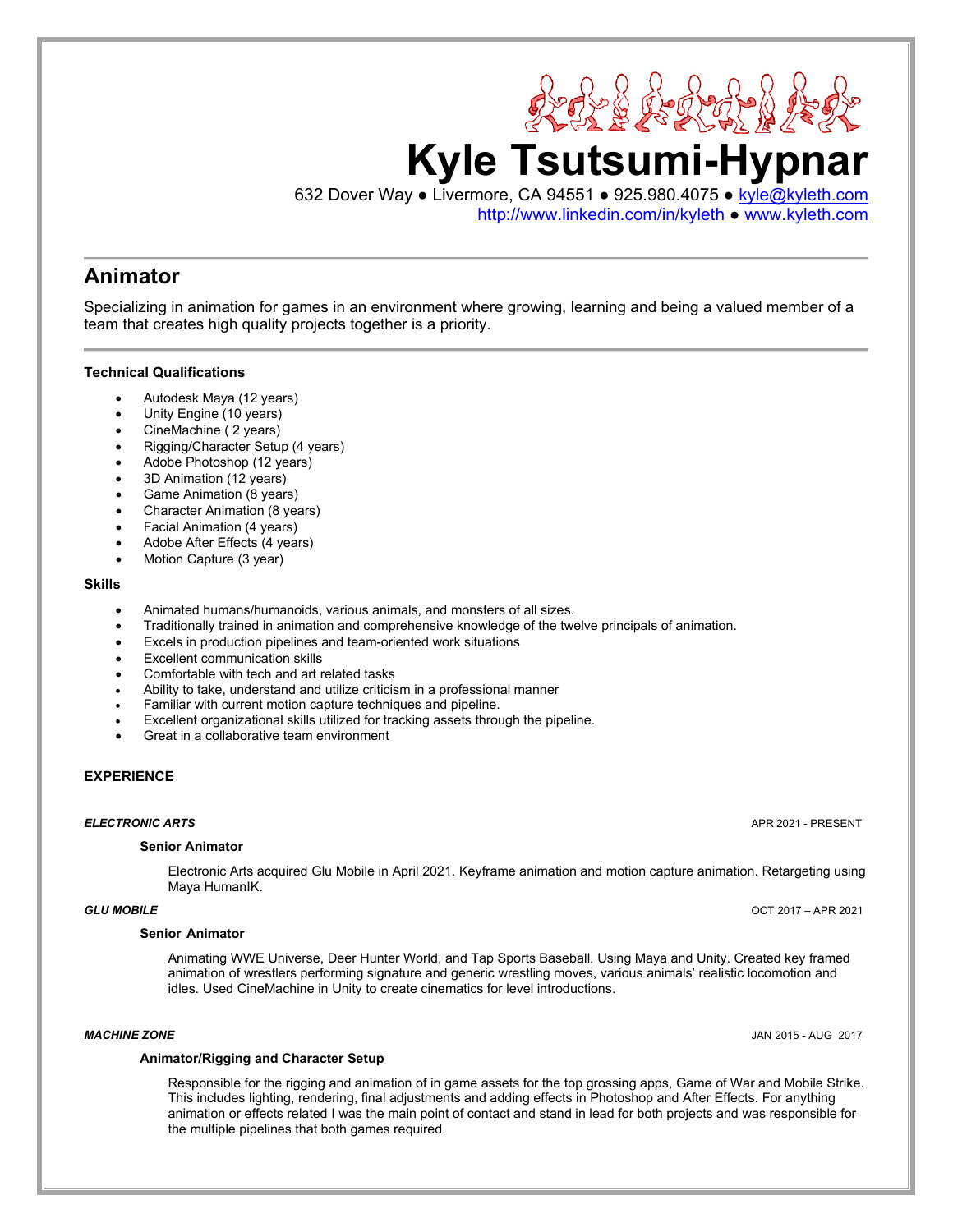#### **Animator and Visual Effects Artist**

Responsible for the animation and visual effects pipeline. Owning, overseeing and pushing the limits of quality for everything animation or VFX related. Animation is done in Maya and brought into Unity. Visual effects are created through a combination of Unity's Shuriken particle system, Particle Illusion, and After Effects.

#### *ROBLOX* JAN 2014 - JULY 2014

#### **Contract Animator**

Creating in game animation assets for the Roblox platform.

#### **Animator**

The games 60+ character's animations were tailored to bring out the personality of the race and of the individual unit within its race. From the bravado of the muscular knight, to the spunky, youthful attitude of the elven initiate, or the cartoony squash and stretch of the Chibbet race; I created 3D animations for Champs:Battlegrounds ([http://quarkgames.com/champs\)](http://quarkgames.com/champs), a real time tactics game for iOS and Android. Animations included locomotion, combat, idle and death animations for characters of varying races, background, biped, and quadruped.

In addition to my animation responsibilities, I am responsible for coordinating audio SFX outsourcing; ensuring quality and continuity with project needs, as well as managing freelance animators.

#### *BIGPOINT, INC.*OCT 2010 - NOV 2012

#### **Animator**

Created 3D animations for the Unity engine for player and non-player locomotion, attacks, interactions, and emotes across a wide variety of character types for browser based games. Animations included humans/humanoids, various animals and monsters. Worked with the art director and lead artist to create an animation style to fit the visual look and feel of the games. Responsible for making sure the animations fit the personality and play style of each character. Genres included third person shooters, dungeon crawlers and MOBA.

#### **Universal Monsters Online** May 2012 – October 2012

Collaborated with the lead animator to create an animation style to fit the visual look and personality of each monster. Animated player and non-player locomotion, attacks, abilities, hit reacts, and deaths. Came up with naming convention used for animation assets to maintain clear descriptions so non-animators can easily identify assets. Created and maintained a new excel spreadsheet for tracking each characters animation progress and status through the character pipeline.

#### **Battlestar Galactica Online** April 2012 **April 2012**

Realistic animations created for bipedal human locomotion, shooting, reloading, and death for third person shooter prototype for a new Battlestar Galactica Online game mode.

#### **The Mummy Online January 2011** – April 2012

Created bipedal and non bidpedal animations for player and non-player locomotion, attacks, interactions, and emotes. Characters included scarabs, camels, raiders and mummies. Created and maintained excel spreadsheet for tracking each characters animation progress for team's use.

Cleaned up outsourced assets that did not meet the team's needs. Created new assets for new characters as development continued. Contributions led to full time employment.

#### *GOON SQUAD PICTURES*

#### **SYFY CHANNEL PORTAL TEST SHOT** April, 2009

#### **Animator**

Sole animator responsible for animating an alien creature in a test shot. Achieved realistic weight and movement for a large multi-ton creature. Worked with a team to complete the composited shot with animation, green screen elements and a live plate. The test shot was for a bid on an upcoming SyFy channel original movie. The bid was won.

*QUARKGAMES INC.* NOV 2012 - DEC 2013

**Ruined Online Community Community Community Community Community Community Community Community Community Community Community Community Community Community Community Community Community Community Community Community Commu** 

#### *QUARKGAMES INC.* JULY 2014- NOV 2014